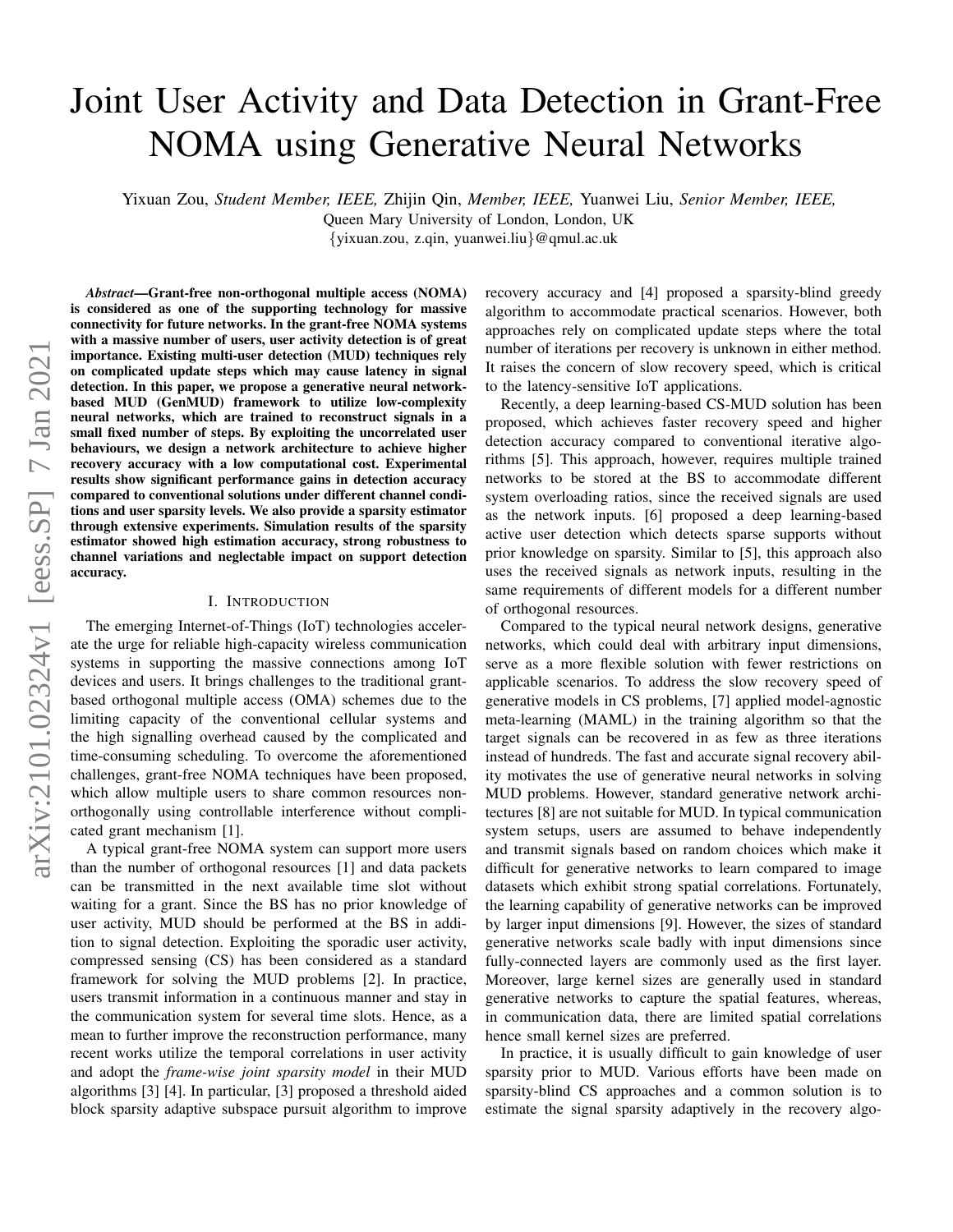rithm [3] [4]. However, these sparsity approximation methods are each restricted to a certain type of recovery algorithms such as subspace pursuit-based approaches [3] and orthogonal matching pursuit (OMP)-based approaches [4]. Therefore, it is difficult to adopt the existing sparsity estimation techniques in new CS recovery algorithms, especially for the non-iterative deep learning-based approaches.

In this paper, we propose a generative neural network-based MUD (GenMUD) framework based on the training algorithm in [7]. The main contributions are as follows:

- 1) We propose to use generative networks in solving MUD problems to cope with different overloading factors with a single trained model.
- 2) We design a low-complexity generative network architecture using 1x1 convolutional layers which significantly reduce the computational cost as input dimensions are increased to achieve higher recovery accuracy.
- 3) We obtain a closed-form low-complexity sparsity estimator which can be applied to any MUD algorithm to realize sparsity-blind MUD without complicated and iterative sparsity approximations.
- 4) We show that the proposed approach outperforms conventional methods in terms of detection accuracy, and the proposed sparsity estimator achieves high accuracy under various channel conditions while making little impact on support detection accuracy.

## II. SYSTEM MODEL

#### *A. System Setup*

We consider the uplink NOMA system with K users and one BS. Without loss of generality, all users and the BS are assumed to be equipped with one single antenna.

By performing channel coding and modulation, the transmitted symbol  $x_k$  by user k is spread onto M orthogonal subcarriers by a unique spreading sequence  $s_k$  =  $(s_{1k}, s_{2k}, ..., s_{Mk})^T \in \mathbb{C}^M$ . Particularly, we consider the overloaded NOMA system, i.e.,  $M < K$ . For inactive users, their transmitted symbol is equal to zero. The M signals received at the BS can be expressed individually as

$$
y_m = \sum_{k=1}^{K} g_{mk} s_{mk} x_k + n_m, \quad m = 1, 2, ..., M \quad (1)
$$

where  $g_{mk}$  denotes the channel gain of user k transmitted over the *m*th subcarrier and  $n_m \sim \mathcal{CN}(0, \sigma^2)$  denotes the Gaussian noise with noise power  $\sigma^2$ . We adopt the Rayleigh fading channel model whose channel gains are independent and identically distributed (i.i.d.) complex Gaussian random variables, i.e.,  $g_{mk} \stackrel{i.i.d.}{\sim} \mathcal{CN}(0,1) \ \forall m, k$ . To simplify the expression, we express the received signal vector  $\mathbf{y} = (y_1, ..., y_M)^T$  as

$$
y = Hx + n,\tag{2}
$$

where  $\mathbf{x} = (x_1, ..., x_K)^T$  is the transmitted signal vector, H denotes the  $M \times K$  channel matrix whose entries are  $h_{mk} =$  $g_{mk}s_{mk}$ , and  $\boldsymbol{n} = (n_1, ..., n_M)^T$  is the Gaussian noise vector.

#### *B. Frame-wise Joint Sparsity Model*

Generally, users transmit data in consecutive time slots and remain active or inactive throughout the time frame [3] [4]. Motivated by the temporal correlations in user activity, we extend the system from a single transmission to a time frame model, known as the *frame-wise joint sparsity* model.

Given a time frame of length J, the common sparsity support  $S$  is defined as

$$
supp(\boldsymbol{x}^{(1)}) = supp(\boldsymbol{x}^{(2)}) = \cdots = supp(\boldsymbol{x}^{(J)}) \triangleq S,
$$
 (3)

where  $supp(x^{(j)}) = \{k \mid x^{(j)}_k\}$  $k^{(j)} \neq 0, k \in \{1, ..., K\}$ . The number of active users during each transmission is defined as  $S = |\mathcal{S}|$ . We thus achieve the *frame-wise joint sparsity* model:

$$
Y = HX + N,\tag{4}
$$

where  $Y = [y^{(1)}, ..., y^{(J)}] \in \mathbb{R}^{M \times J}$ ,  $X = [x^{(1)}, ..., x^{(J)}] \in$  $\mathbb{R}^{K \times J}$  and  $\mathbf{N} = [\mathbf{n}^{(1)},...,\mathbf{n}^{(J)}] \in \mathbb{R}^{M \times J}$ . We restrict the length of the time frame to be shorter than the channel coherence time, so that the channel matrix  $\mathbf{H} \in \mathbb{R}^{M \times K}$  remains constant throughout the entire time frame.

The MUD problem now becomes a 2-dimensional CS problem, where the estimation target is the signal matrix  $X$  with known channel matrix  $H$  and the received signal matrix  $y$ , which could be formulated as solving the optimization problem:

$$
\min_{\mathbf{X}} \|\mathbf{Y} - \mathbf{H}\mathbf{X}\|_2^2. \tag{5}
$$

Existing recovery methods consist of two major approaches,  $\ell_1$ -minimization and greedy algorithms.  $\ell_1$ -minimization methods [10] provide high recovery accuracy and theoretical performance guarantees but suffer from heavy computational complexity and are sensitive to noise. Greedy algorithms [11] have relatively lower complexity but usually require a large number of measurements for exact recovery.

#### *C. Performance Metrics*

Symbol error rate (SER) has been used as the main evaluation method for MUD algorithms. It describes the general detection ability of the algorithm and fails to reflect some specific targets of MUD. To achieve a more thorough performance evaluation, we adopt three separate performance metrics: SER, detection probability  $(P_d)$  and false alarm probability  $(P_{fa})$ . Given the recovered symbol  $\hat{X}_k^{(j)}$  $\binom{f^{(j)}}{k}$  for user k in the jth time slot, the performance metrics are introduced as follows:

• SER: SER is defined as the ratio of incorrectly recovered symbols transmitted by the active users to all symbols transmitted by the active users, given by

$$
SER = \frac{1}{S} \sum_{k \in S} \mathbb{1}_{\{X_k^{(j)} \neq \hat{X}_k^{(j)}\}}.
$$
 (6)

•  $P_d$ :  $P_d$  is defined as the ratio of correctly detected active users to all active users, given by

$$
P_d = \frac{1}{S} \sum_{k \in S} 1_{\{\hat{X}_k^{(j)} \neq 0\}}.
$$
 (7)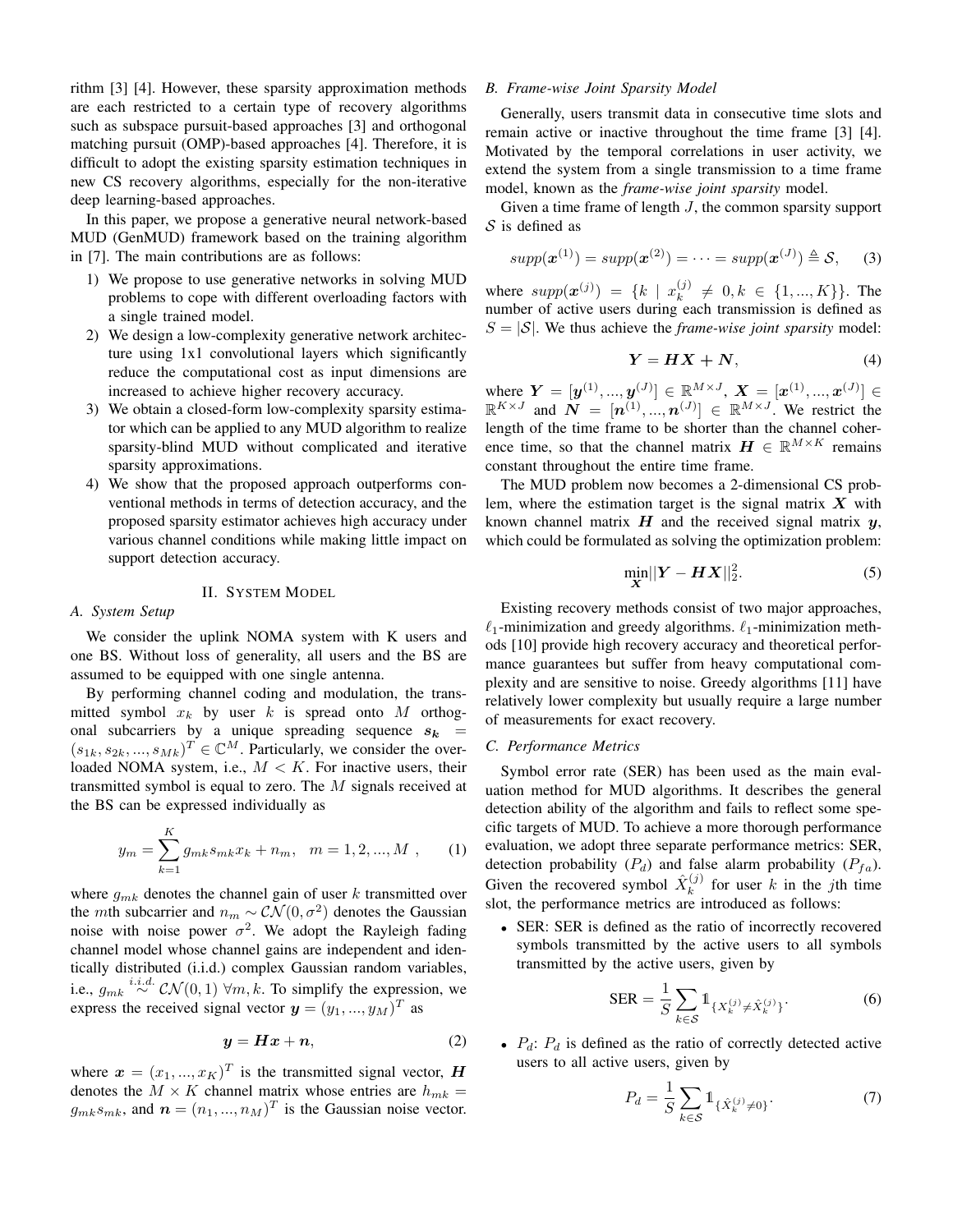•  $P_{fa}$ :  $P_{fa}$  is defined as the ratio of incorrectly detected inactive users to all inactive users, given by

$$
P_{fa} = \frac{1}{K - S} \sum_{k \notin S} 1_{\{\hat{X}_k^{(j)} \neq 0\}}.
$$
 (8)

#### III. GENERATIVE NETWORKS FOR MULTI-USER **DETECTION**

In this section, we first describe the MAML training procedure of generative networks based on the algorithm developed in [7], then introduce the proposed network architecture, followed by the proposed GenMUD framework.

#### *A. Generative Network Training Algorithm*

.

MUD aims to obtain the user activity and decode the transmitted signal if the user is active, which could be achieved by solving (5). To achieve higher accuracy and lower complexity, we propose to use generative networks for solving (5), which is described in the following.

Instead of directly solving (5), a map is built from a latent space to the space of all possible transmitted signals as

$$
\mathbf{X} = G_{\theta}(\mathbf{z}),\tag{9}
$$

where  $z$  represents a point in the latent space of arbitrary dimensions and  $G_{\theta}$  is a generative neural network. By searching for a particular  $\hat{z}$  in the latent space that maps to an accurate estimation  $\hat{X}$ , the MUD problem is reformulated as:

$$
\hat{z} = \underset{z}{\operatorname{argmin}} ||\mathbf{Y} - \mathbf{H} G_{\theta}(z)||_2^2.
$$
 (10)

One common solution to the above non-convex optimization problem is to apply gradient descent starting from a randomly sampled point  $z \sim \mathcal{N}(0, 1)$ . Therefore, we can update  $\hat{z}$  by

$$
\hat{\boldsymbol{z}} \leftarrow \hat{\boldsymbol{z}} - \alpha \frac{\partial ||\boldsymbol{Y} - \boldsymbol{H} G_{\theta}(\boldsymbol{z})||_2^2}{\partial \boldsymbol{z}}, \tag{11}
$$

where  $\alpha$  indicates the learning rate. However, it usually requires hundreds or even thousands of gradient descent steps until (11) converges. Fortunately, a separate loss function for  $G_{\theta}$  has been proposed and minimized in conjunction with (9) [7]. This technique of optimizing an optimization procedure is known as Model-Agnostic Meta-Learning (MAML) [12].

To formulate MAML in the context of MUD, we denote  $p_{\text{task}}(\mathcal{T})$  as the distribution of tasks where each task  $\mathcal{T}_i$  is to find an optimal  $\hat{z}_i$  that approximates the target signal matrix  $X_i$ . MAML is employed by training the network weights  $\theta$ against the measurement error over all tasks:

$$
\min_{\theta} \mathcal{L}_G, \text{ for } \mathcal{L}_G = \mathbb{E}_{\mathcal{T}_i \sim p_{\text{task}}(\mathcal{T})} \left[ ||\boldsymbol{Y}_i - \boldsymbol{H}_i G_{\theta}(\hat{\boldsymbol{z}}_i)||_2^2 \right], (12)
$$

where  $\hat{z}_i$  is the output of task  $\mathcal{T}_i$ , i.e., the gradient descent steps in (11). To further increase the convergence speed, the same optimization procedure is applied to the learning rate  $\alpha$ .

An additional constraint is needed for  $G_{\theta}$  since it can exploit (12) and easily reach small loss by mapping all  $G_{\theta}(\hat{\boldsymbol{z}})$ into the null space of  $H$ . To address this problem, the generator is trained against Restricted Isometry Property (RIP) through an approximated RIP loss:

$$
\mathcal{L}_H = \mathbb{E}_{\mathbf{X}_1, \mathbf{X}_2} \left[ \left( \left| \left| \mathbf{H} \mathbf{X}_1 - \mathbf{H} \mathbf{X}_2 \right| \right|_2 - \left| \left| \mathbf{X}_1 - \mathbf{X}_2 \right| \right|_2 \right)^2 \right], \tag{13}
$$

where  $X_1$  and  $X_2$  are sampled from different stages in the training process. Specifically, we sample one true signal, two generated signals each before and after the operation in (11), then compute an average loss over the three pairs of signals. Algorithm 1 illustrates the training procedure for  $G_{\theta}$ .

#### Algorithm 1 Generative Network Training Algorithm

**Input:** Training data  $\{X_i\}_{i=1}^{N_d}$ , channel matrix  $\{H_i\}_{i=1}^{N_d}$ , generator  $G_{\theta}$ , number of latent update steps T

**Output:** Trained generator  $G_{\hat{\theta}}$ , optimized learning rate  $\hat{\alpha}$ Initialize  $\theta$ ,  $\alpha$ 

## 1: repeat

2: for  $i = 1$  to  $N_d$  do 3: Measure the signal  $y_i \leftarrow H_i x_i + n_i$ 4: Sample  $\hat{z}_i \sim \mathcal{N}(0, I)$ 5: **for**  $t = 1$  to  $T$  do 6:  $\hat{\boldsymbol{z}}_i \leftarrow \hat{\boldsymbol{z}}_i - \alpha \frac{\partial}{\partial \hat{\boldsymbol{z}}}_i ||\boldsymbol{y}_i - \boldsymbol{H} G_{\theta}(\hat{\boldsymbol{z}}_i)||^2_2$ 7: end for 8:  $\mathcal{L}_G = \frac{1}{N_d} \sum_{i=1}^{N_d} ||\mathbf{y}_i - \mathbf{H} G_{\theta}(\hat{\mathbf{z}}_i)||_2^2$ <br>9: Compute  $\mathcal{L}_H$  using Eq. (13) 10: Update  $\theta \leftarrow \theta - \frac{\partial}{\partial \theta} (\mathcal{L}_G + \mathcal{L}_H)$ 11: Update  $\alpha \leftarrow \alpha - \frac{\partial}{\partial \alpha} (\mathcal{L}_G + \mathcal{L}_H)$ 

12: end for

13: until reaches the maximum training steps

14: **Return**  $G_{\hat{\theta}}$ ,  $\hat{\alpha}$ 

#### *B. Proposed Neural Network Architecture*

Standard generative neural networks [8] are mainly designed for image data to extract spatial correlations and hidden structures. To be applied to MUD data which consists of random data points, larger input dimensions are required for greater learning capability. However, the use of fully-connected layers causes network sizes to increase dramatically with input dimensions, leading to high computational complexity. Moreover, the large kernel sizes used in typical networks introduce redundant network parameters when applied to MUD data, and have the risk of overfitting. Hence, we propose a low-complexity generative network designed specifically for MUD problems.

The proposed network has an input dimension of  $4KJ \times 1$ and an output dimension of  $2K \times J$ , i.e.,  $[\Re(X), \Im(X)]^T$ . The hidden layers consist of three 1D convolutional layers all using a kernel size of 1. LeakyReLU activation and batchnormalization are employed after each convolutional layer except the last. The last layer employs Tanh activation to scale the outputs to  $[-1, 1]$ , as displayed in Fig 1.

The proposed architecture has three main differences compared to standard generative networks:

• Large input dimensions: For generative neural networks, larger input dimensions are proved to increase the learning capability of the network at the cost of computational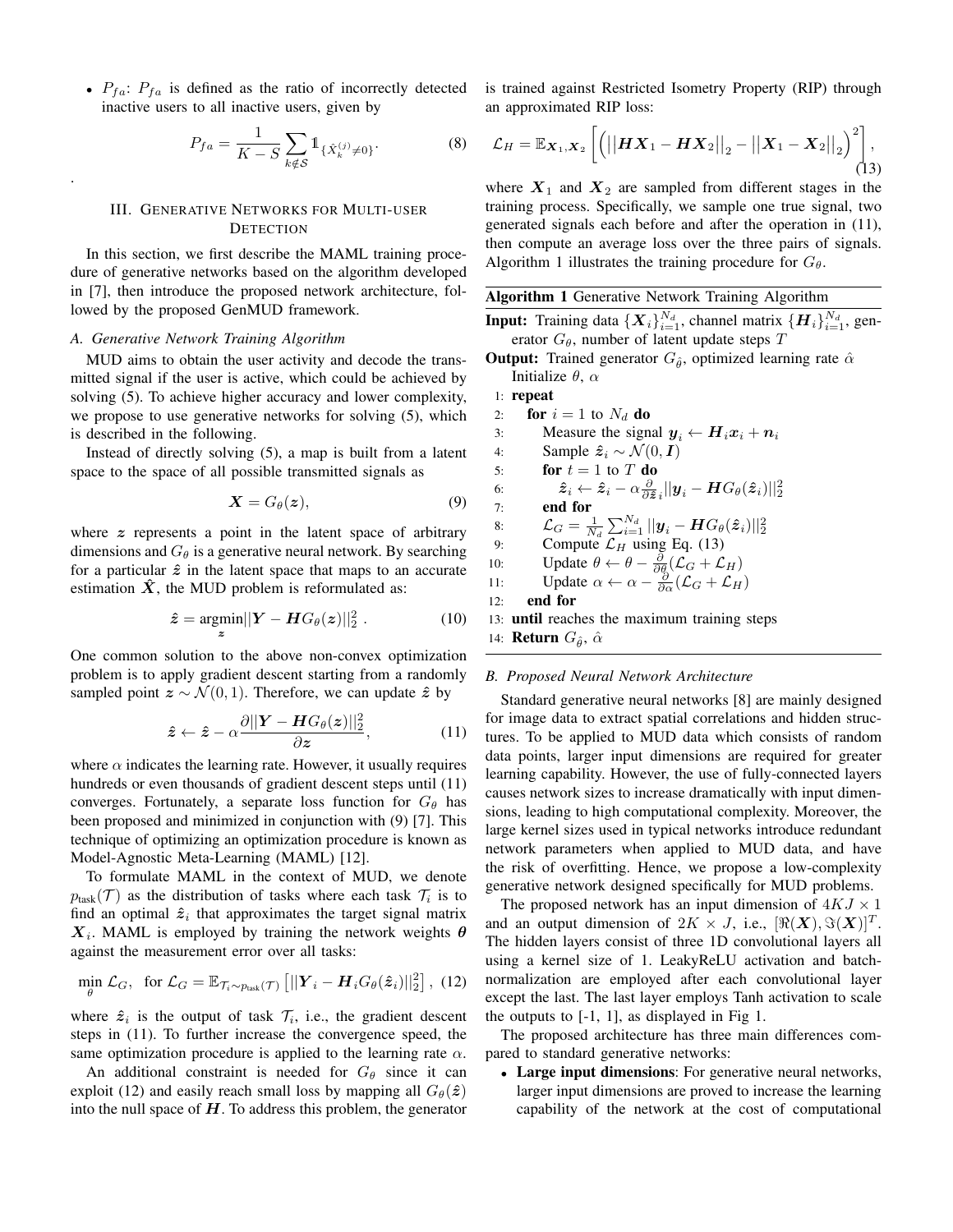complexity [9]. Given the considered model, we choose a latent dimension of twice the size of the output, since a further increase in the dimension improves accuracy by a negligible amount.

- No fully-connected layers: Fully-connected layers scale badly with input sizes, hence are too expensive for solving MUD problems in term of complexity. In the proposed network, the input layer is followed directly with a convolutional layer to increase the model scalability as the input dimensions grow.
- 1x1 convolutional layers: Considering the independent user behaviours, we propose to eliminate any spatial convolutions among the users. In particular, we replace all the 2D convolutional layers with 1x1 1D convolutional layers of input size  $K$ , i.e., the total number of users. The resulting network is capable of generating the framewise joint sparsity feature without any inter-user correlation.

#### *C. GenMUD Framework*

Given the received signals  $Y$ , channel response matrix  $H$ and sparsity level S, the MUD problem can be solved by the trained model, including the trained generator  $G_{\hat{\theta}}$  and the optimized learning rate  $\hat{\alpha}$ .

A set of initial reconstructions are obtained by optimizing the latent representation  $z$  from a random start using (11). Both the dimension of  $z$  and the number of gradient descent steps  $T$  must be the same values used in the training algorithm. The generator  $G_{\hat{\theta}}$  is treated as fixed during the latent updates and  $\hat{\alpha}$  is used as the learning rate.

Since neural networks output continuous numbers, we further map the outputs into valid modulation symbols. We calculate the magnitude of each reconstructed signal and, in each time slot, map the S signals with greater magnitudes to the nearest constellation symbol, and the rest to zero indicating inactive users. Algorithm 2 illustrates the proposed GenMUD algorithm.

#### IV. SIMULATIONS

In this section, we evaluate the performance of the proposed GenMUD algorithm in solving MUD problems compared to several existing solutions including orthogonal matching pursuit (OMP) [11], a dynamic CS-based MUD method (DyCS) [13] and basis pursuit de-noising (BPDN) algorithm [10]. The oracle



Fig. 1. Structure of the adopted neural network.

# Algorithm 2 GenMUD Algorithm

**Input:** Received signals  $Y$ , channel matrix  $H$ , pre-trained generator  $G_{\hat{\theta}}$ , number of latent update steps T, optimized learning rate  $\hat{\alpha}$ 

**Output:** Reconstructed signals  $\hat{X}$ 1: Sample  $\hat{z} \sim \mathcal{N}(0, I)$ 2: for  $t = 1$  to  $T$  do 3:  $\hat{\boldsymbol{z}} \leftarrow \hat{\boldsymbol{z}} - \hat{\alpha} \frac{\partial}{\partial \hat{\boldsymbol{z}} } || \boldsymbol{Y} - \boldsymbol{H} G_{\hat{\theta}} (\hat{\boldsymbol{z}}) ||_2^2$ 4: end for 5: Initial reconstructions  $\tilde{\mathbf{X}} = G_{\hat{\mathfrak{a}}}(\hat{\mathfrak{z}})$ 6: Initialize output  $\hat{\mathbf{X}} = \mathbf{0}_{K \times J}$ 7: for  $j = 1$  to  $J$  do 8: for  $s = 1$  to S do 9:  $p = \text{argmax} ||\tilde{\boldsymbol{X}}^{(j)}||_2^2$ 10:  $\hat{X}_p^{(j)} = {\{\tilde{X}_p^{(j)}\text{mapped to the nearest symbol}\}}$ 11:  $\tilde{X}_p^{(j)} = 0$ 12: end for 13: end for 14: **Return**  $\hat{X}$ 

least squares (LS) algorithm, which assumes full knowledge of the sparse support, including the sparsity level and the location of sparse support, is considered as a benchmark method. For all considered methods, user sparsity is assumed to be known at the BS unless otherwise stated. In the simulations, the total number of users is  $K = 200$  and the transmitted signals are modulated by Quadrature Phase Shift Keying (QPSK). The number of consecutive time slots is fixed at  $J = 7$ . Toeplitz random matrix is used to design the spreading matrix so that RIP is satisfied with high probability [14].

## *A. Model Training*

The proposed neural network is trained by the simulated dataset where the number of active users is  $S = 40$  among the  $K = 200$  users, the length of the time frame is  $J = 7$ , SNR is set to 20 dB and the number of subcarriers is  $M = 100$ . Latent parameters are normalized before the first update and the total number of latent update steps is  $T = 20$ . The initial value for the latent learning rate  $\alpha$  is 0.01. Adam is used as the optimizer with learning rate 0.0001. The batch size is 32.

#### *B. Simulation Results for the MUD*

Fig. 2 depicts the SER performance comparison of the considered algorithms under different SNRs. In the simulations, the number of active users is  $S = 40$  and the number of subcarriers is  $M = 100$ . In Fig. 2, the proposed GenMUD algorithm outperforms OMP and DyCS significantly in terms of SER over the whole range of SNR. In comparison to the BPDN approach, GenMUD shows increasing performance gain as SNR increases from 0 dB to 14 dB. It is observed that the proposed GenMUD demonstrates near oracle performance when SNR is lower than 8 dB and is the only method other than LS that achieves an SER lower than  $1 \times 10^{-3}$ . Given that SNR is 20 dB during training, the results indicate that the neural network has learned to minimize the influence of noise during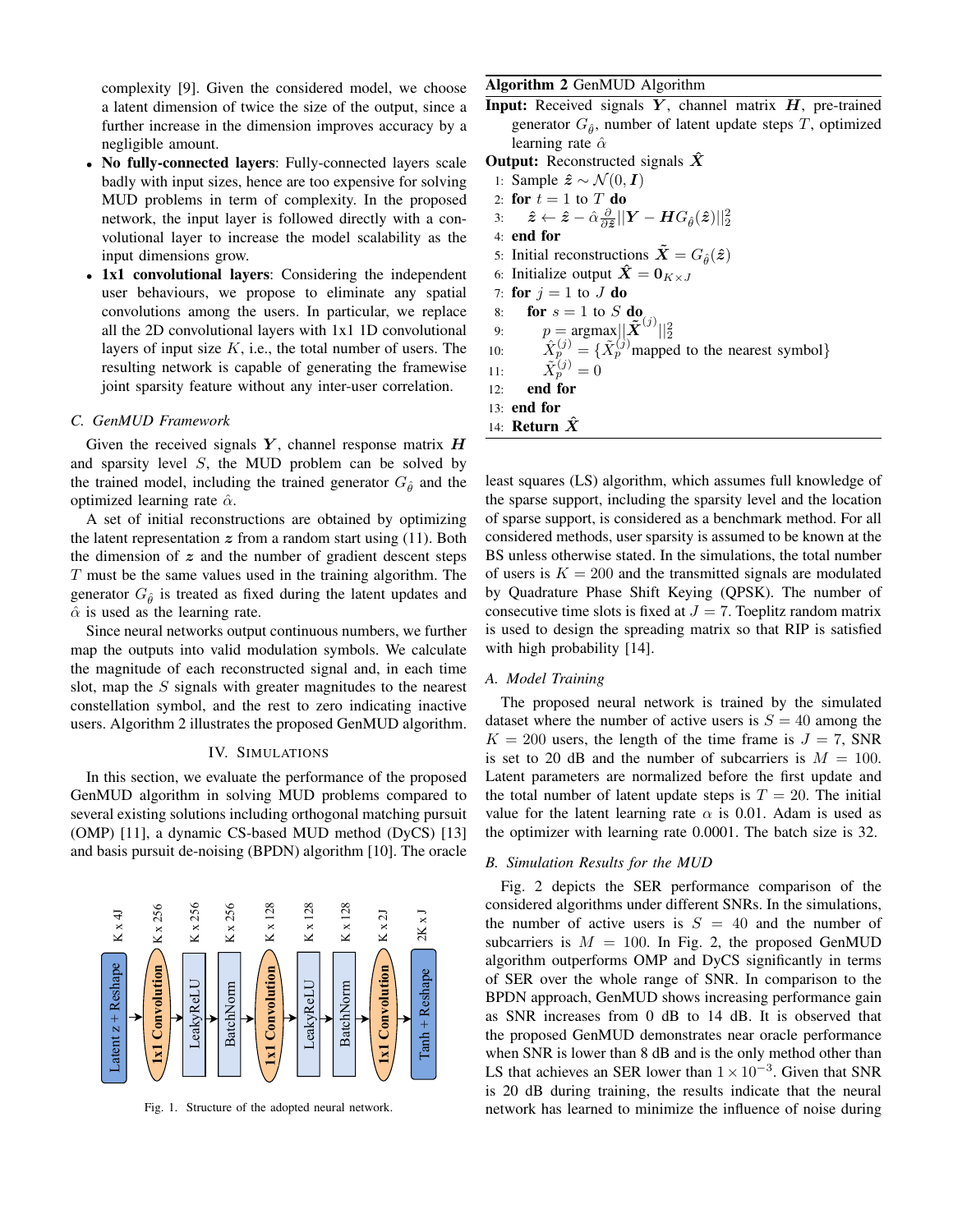detection and provide high symbol detection accuracy through iterative latent updates.

Fig. 3 illustrates the detection performance,  $P_d$ , against SNRs for different methods. The number of active users is  $S = 40$ and the number of subcarriers is  $M = 100$ . From the figure, the proposed GenMUD method achieves the highest  $P_d$  among all methods, except for oracle LS which assumes full knowledge of the sparse support. As SNR becomes above 10 dB, the proposed GenMUD achieves nearly 100% detection probability.

Fig. 4 compares the performance of the false alarm probability,  $P_{fa}$ , against SNRs among the considered methods. It is noted that the proposed GenMUD achieves the lowest  $P_{fa}$ compared to OMP, BPDN and DyCS, and approaches zero  $P_{fa}$ as SNR increases beyond 10 dB. The results in Fig. 3 and Fig. 4 validate that the proposed GenMUD is capable of accurately identifying active users from inactive users for all SNRs.

Fig, 5 illustrates the effects of user sparsity on SER performance of the considered methods under  $SNR = 6$  dB and  $M = 100$ . For all the methods, the SER performance degrades as the number of active users increases. However, the proposed GenMUD exhibits consistently lower SER than OMP, DyCS and BPDN throughout the range of SNR. Given that the proposed neural network is trained under  $S = 40$  active users, the consistent performance gains of the proposed method imply that the network has precisely captured the underlying relationships between user activity and the received signals.

#### *C. Sparsity Estimation*

Sparsity estimation has been a challenging topic in MUD due to the difficulty in measuring user sparsity prior to MUD. Most MUD algorithms, such as DyCS and OMP, are designed based on known user sparsity which limits their applications in practice. Recently, some sparsity-blind MUD algorithms are proposed with different sparsity-blind strategies including approximation algorithms for sparsity built inside the MUD algorithms [3] or stopping criteria for greedy algorithms with no prior knowledge of user sparsity [4]. These sparsity approximation methods are computationally expensive and do not apply to other MUD frameworks.



Fig. 2. SER performance comparison against SNR.



Fig. 3. Detection probability  $P_d$  performance comparison against SNR.



Fig. 4. False alarm probability  $P_{fa}$  performance comparison against SNR.

Based on extensive experiment results and data analysis, we propose a sparsity estimator given by

$$
\hat{S} = \mathbb{E}\left[\frac{\tau}{2(\tau+1)}||\mathbf{y}||_2^2\right],\tag{14}
$$

where  $\tau$  is SNR in its linear scale and y is the  $M \times 1$  signal vector received in a single time slot. In terms of a framewise model of length  $J$ , the estimator is formulated as

$$
\hat{S} = \frac{1}{J} \sum_{j=1}^{J} \frac{\tau}{2(\tau + 1)} ||\mathbf{y}^{(j)}||_2^2.
$$
 (15)



Fig. 5. SER performance comparison against user sparsity.